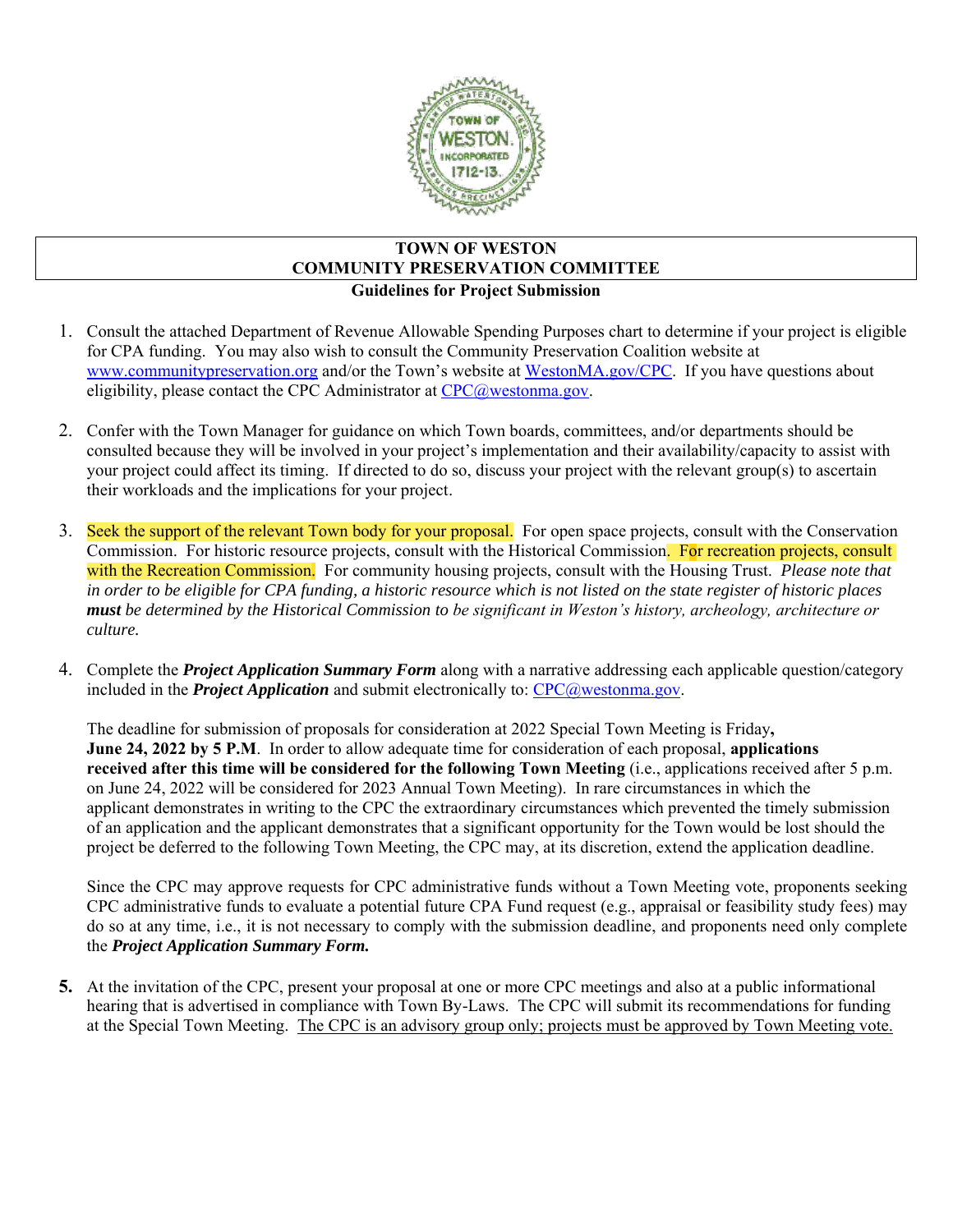| <b>OPEN SPACE</b><br><b>HISTORIC RESOURCES</b><br><b>RECREATIONAL LAND</b><br><b>COMMUNITY HOUSING</b><br>Land to protect existing and future<br>Building, structure, vessel,<br>Land for active or passive<br>Housing for low income<br>individuals and families and low or<br>well fields, aquifers and recharge<br>real property, document or<br>recreational use including, but<br>areas, watershed land, agricultural<br>artifact listed on the state<br>not limited to, the use of land for<br>moderate income seniors<br>land, grasslands, fields, forest<br>community gardens, trails, and<br>register of historic places or<br>Moderate income is less than<br>land, fresh and salt water marshes<br>determined by the local<br>noncommercial youth and adult<br>100%, and low income is less than<br>and other wetlands, ocean, river,<br>historic preservation<br>sports, and the use of land as a<br>80%, of US HUD Area Wide<br>stream, lake and pond frontage,<br>commission to be significant<br>park, playground or athletic field<br>Median Income<br>in the history, archeology,<br>beaches, dunes and other coastal<br>Does not include horse or dog<br>architecture or culture of the<br>lands, lands to protect scenic<br>racing or the use of land for a<br>vistas, land for wildlife or nature<br>city or town<br>stadium, gymnasium or similar<br>preserve and land for recreational<br>structure<br>use<br>Yes<br><b>Yes</b><br>Yes<br>Yes<br>Yes<br>Yes<br>Yes<br>Yes<br>Yes<br>Yes<br>Yes<br>Yes, provided the housing asset<br>itself is made affordable by the<br>expenditure<br>Yes, provided that<br>Yes, if open space asset<br>Yes (includes replacement of<br>Yes, if housing asset acquired or<br>acquired or created with CP<br>rehabilitation complies with<br>playground equipment)<br>created with CP funds<br>funds<br><b>Secretary of Interior's</b><br><b>Standards for Treatment of</b><br><b>Historic Properties</b><br>Yes; however, trust is required to<br>spend CPA funds for CPA<br>community housing purposes.<br>Maintenance expenditures are prohibited for all assets even if they could otherwise be considered acquisition, creation, preservation, support, rehabilitation or restoration<br>Maintenance means incidental repairs that do not materially add to value of property or appreciably prolong property's life, but keep property in condition of fitness, efficiency or readiness<br>61 |  |  | ATTACHMENT V-2 - COMMUNITY PRESERVATION FUND ALLOWABLE PROJECT SPENDING PURPOSES ( <u>G.L. c. 44B, § 5)</u> |  |  |  |  |  |
|------------------------------------------------------------------------------------------------------------------------------------------------------------------------------------------------------------------------------------------------------------------------------------------------------------------------------------------------------------------------------------------------------------------------------------------------------------------------------------------------------------------------------------------------------------------------------------------------------------------------------------------------------------------------------------------------------------------------------------------------------------------------------------------------------------------------------------------------------------------------------------------------------------------------------------------------------------------------------------------------------------------------------------------------------------------------------------------------------------------------------------------------------------------------------------------------------------------------------------------------------------------------------------------------------------------------------------------------------------------------------------------------------------------------------------------------------------------------------------------------------------------------------------------------------------------------------------------------------------------------------------------------------------------------------------------------------------------------------------------------------------------------------------------------------------------------------------------------------------------------------------------------------------------------------------------------------------------------------------------------------------------------------------------------------------------------------------------------------------------------------------------------------------------------------------------------------------------------------------------------------------------------------------------------------------------------------------------------------------------------------------------------------------------------------------------------------------|--|--|-------------------------------------------------------------------------------------------------------------|--|--|--|--|--|
|                                                                                                                                                                                                                                                                                                                                                                                                                                                                                                                                                                                                                                                                                                                                                                                                                                                                                                                                                                                                                                                                                                                                                                                                                                                                                                                                                                                                                                                                                                                                                                                                                                                                                                                                                                                                                                                                                                                                                                                                                                                                                                                                                                                                                                                                                                                                                                                                                                                            |  |  |                                                                                                             |  |  |  |  |  |
| <b>ACQUISITION</b> - Obtain property interest by<br>gift, purchase, devise, grant, rental, rental<br>purchase, lease or otherwise. Only includes<br>eminent domain taking as provided by G.L. c.<br>44B<br><b>CREATION</b> - Bring into being or cause to<br>exist. Seideman v. City of Newton, 452 Mass.<br>472 (2008)<br><b>PRESERVATION</b> - Protect personal or real<br>property from injury, harm or destruction<br><b>SUPPORT</b> - Programs providing grants, loans,<br>rental assistance, security deposits, interest-rate<br>write downs or other forms of assistance<br>directly to individuals and families who are<br>eligible for community housing, or to entity that<br>owns, operates or manages it, for the purpose of<br>making the housing affordable<br><b>REHABILITATION AND RESTORATION -</b><br>Capital improvements, or extraordinary repairs<br>to make assets functional for intended use,<br>including improvements to comply with federal,<br>state or local building or access codes or federal<br>standards for rehabilitation of historic properties<br><b>APPROPRIATIONS TO AFFORDABLE</b><br><b>HOUSING TRUST G.L. c. 44, § 55C</b>                                                                                                                                                                                                                                                                                                                                                                                                                                                                                                                                                                                                                                                                                                                                                                                                                                                                                                                                                                                                                                                                                                                                                                                                                                                                                      |  |  |                                                                                                             |  |  |  |  |  |
|                                                                                                                                                                                                                                                                                                                                                                                                                                                                                                                                                                                                                                                                                                                                                                                                                                                                                                                                                                                                                                                                                                                                                                                                                                                                                                                                                                                                                                                                                                                                                                                                                                                                                                                                                                                                                                                                                                                                                                                                                                                                                                                                                                                                                                                                                                                                                                                                                                                            |  |  |                                                                                                             |  |  |  |  |  |
|                                                                                                                                                                                                                                                                                                                                                                                                                                                                                                                                                                                                                                                                                                                                                                                                                                                                                                                                                                                                                                                                                                                                                                                                                                                                                                                                                                                                                                                                                                                                                                                                                                                                                                                                                                                                                                                                                                                                                                                                                                                                                                                                                                                                                                                                                                                                                                                                                                                            |  |  |                                                                                                             |  |  |  |  |  |
|                                                                                                                                                                                                                                                                                                                                                                                                                                                                                                                                                                                                                                                                                                                                                                                                                                                                                                                                                                                                                                                                                                                                                                                                                                                                                                                                                                                                                                                                                                                                                                                                                                                                                                                                                                                                                                                                                                                                                                                                                                                                                                                                                                                                                                                                                                                                                                                                                                                            |  |  |                                                                                                             |  |  |  |  |  |
|                                                                                                                                                                                                                                                                                                                                                                                                                                                                                                                                                                                                                                                                                                                                                                                                                                                                                                                                                                                                                                                                                                                                                                                                                                                                                                                                                                                                                                                                                                                                                                                                                                                                                                                                                                                                                                                                                                                                                                                                                                                                                                                                                                                                                                                                                                                                                                                                                                                            |  |  |                                                                                                             |  |  |  |  |  |
|                                                                                                                                                                                                                                                                                                                                                                                                                                                                                                                                                                                                                                                                                                                                                                                                                                                                                                                                                                                                                                                                                                                                                                                                                                                                                                                                                                                                                                                                                                                                                                                                                                                                                                                                                                                                                                                                                                                                                                                                                                                                                                                                                                                                                                                                                                                                                                                                                                                            |  |  |                                                                                                             |  |  |  |  |  |
|                                                                                                                                                                                                                                                                                                                                                                                                                                                                                                                                                                                                                                                                                                                                                                                                                                                                                                                                                                                                                                                                                                                                                                                                                                                                                                                                                                                                                                                                                                                                                                                                                                                                                                                                                                                                                                                                                                                                                                                                                                                                                                                                                                                                                                                                                                                                                                                                                                                            |  |  |                                                                                                             |  |  |  |  |  |
|                                                                                                                                                                                                                                                                                                                                                                                                                                                                                                                                                                                                                                                                                                                                                                                                                                                                                                                                                                                                                                                                                                                                                                                                                                                                                                                                                                                                                                                                                                                                                                                                                                                                                                                                                                                                                                                                                                                                                                                                                                                                                                                                                                                                                                                                                                                                                                                                                                                            |  |  |                                                                                                             |  |  |  |  |  |
|                                                                                                                                                                                                                                                                                                                                                                                                                                                                                                                                                                                                                                                                                                                                                                                                                                                                                                                                                                                                                                                                                                                                                                                                                                                                                                                                                                                                                                                                                                                                                                                                                                                                                                                                                                                                                                                                                                                                                                                                                                                                                                                                                                                                                                                                                                                                                                                                                                                            |  |  |                                                                                                             |  |  |  |  |  |
|                                                                                                                                                                                                                                                                                                                                                                                                                                                                                                                                                                                                                                                                                                                                                                                                                                                                                                                                                                                                                                                                                                                                                                                                                                                                                                                                                                                                                                                                                                                                                                                                                                                                                                                                                                                                                                                                                                                                                                                                                                                                                                                                                                                                                                                                                                                                                                                                                                                            |  |  |                                                                                                             |  |  |  |  |  |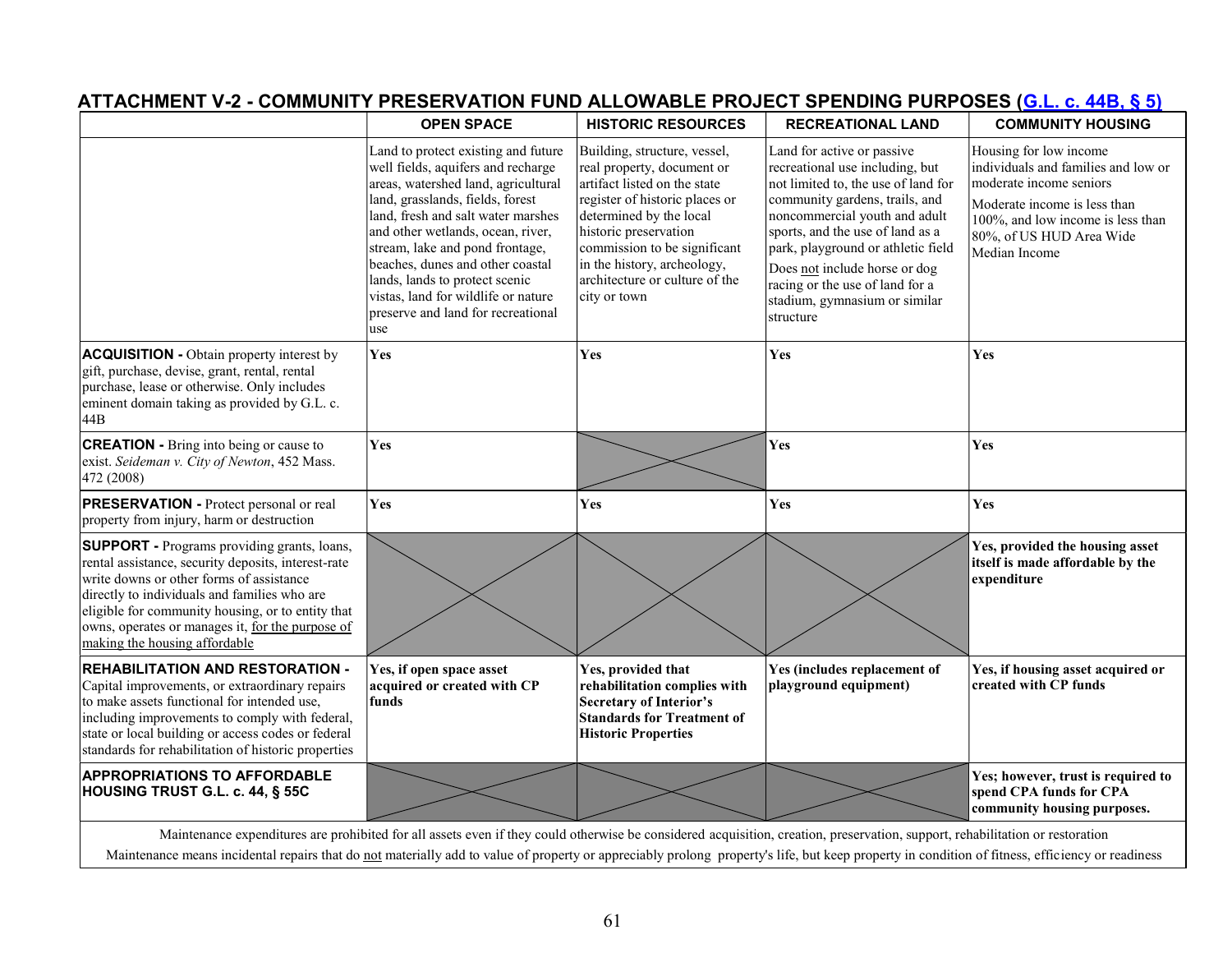# *General Criteria*

### **Review of Proposals for CPA Funding**

The CPC is charged with reviewing all projects proposed for CPA funding and for making recommendations to Town Meeting. In order to be considered eligible for review, a proposal must, at a minimum, meet the statutory requirements of the CPA. If the project meets the minimum requirements, the following factors will influence the relative prioritization of proposed CPA projects, positively or negatively (as indicated):

- *Depth and Breadth of Impacts on Town* (+). Breadth of impact refers to the number of residents expected to benefit from the project. Depth of impact refers to the relative importance of a project to the town, regardless of the breadth of direct impact.
- *Likelihood of Success* (+). Likelihood of success will be directly affected by factors such as a project's degree of difficulty, the demonstrated abilities and experience of project proponents, and the likelihood of sufficient support by the town as needed. For multi-phase projects, likelihood of success will be evaluated on a phase-by-phase basis, as each phase is presented to the CPC for approval, and over the life of the entire project.
- *Availability of Other Funding Sources (+/-)*. Project proponents are encouraged to consider and pursue other funding sources, including external grant opportunities, and should be prepared to describe their efforts to obtain such other funding and/or the reasons why such efforts were not successful or undertaken.
- *Suitability of Funding from Municipal, School, or State Budgets (-).* The more suitable and ordinary it would be to fund a particular project from a non-CPC budget, the more consideration should be given to whether limited CPC funds should be used, given their narrower focus and underlying purposes.
- *Funding of Other Projects from Same CPC "Bucket" (-)*. Though there is no requirement that all CPC "buckets" be funded equally, the CPC should be cognizant of overconcentration of resources in any one category. For multi-phase projects and projects funded with debt, the aggregate amount of funding over the duration of the debt service should be taken into account (with or without the interest component of debt).
- *Initial Intention of CPA Funds for Certain Projects (+).* The Old Library, Josiah Smith Tavern, and Case Estates were three key reasons the town's CPA fund was established in the first place, so these projects remain key priorities for funding. (Nonetheless, while priorities, these projects would also be considered in assessing potential overconcentration of resources in a specific category as described above.)

## **Financing**

Generally, projects (or phases of multi-phase projects) will be (a) funded with CPA cash, where the relevant amount is less than \$1 million and such cash is available, or (b) funded with debt, where the relevant amount is greater than \$2 million. In assessing the appropriateness of this general guideline for a particular project (or phase), as well as assessing the appropriate funding where the relevant amount is between \$1 million and \$2 million, the following factors will be taken into account:

• *Interest Rate Levels*. The lower interest rates are, the more attractive debt should be, and vice versa. Interest rate levels should be assessed relative to the debt maturity period available for the particular project.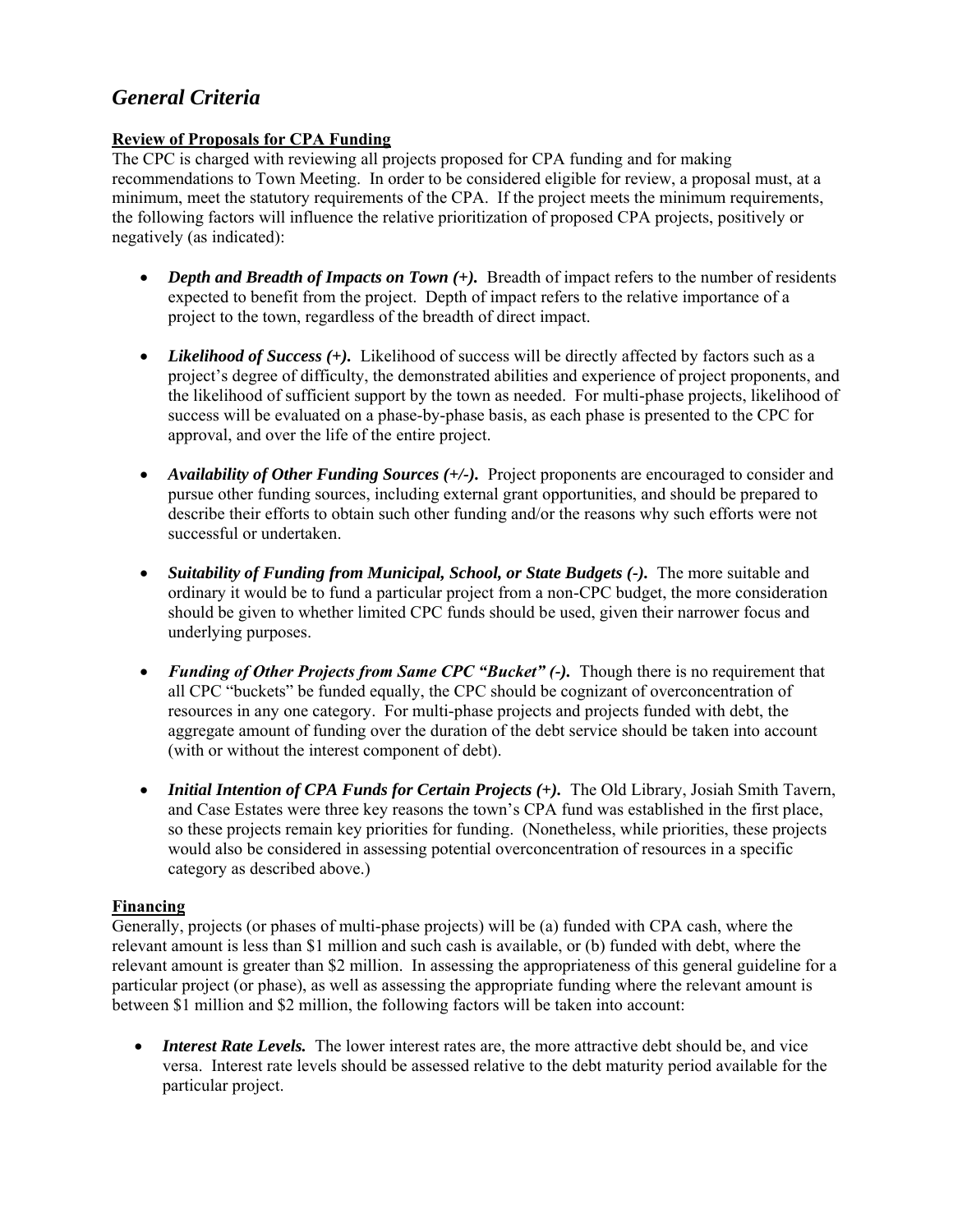- *Current and Expected Availability and Other Uses of Cash.* If CPA cash is already constrained or is expected to be constrained due to other cash expenditures, debt will be more attractive. Conversely, where cash is plentiful and not accounted for by other expected uses in the near future, debt will be less attractive, and the CPC should be cautious to minimize perceptions that it is accumulating too much cash.
- *Expected Debt Service Payments Relative to CPA Surcharge Revenues.* Debt should never be accumulated to the extent that debt service payments in any future year might reasonably be expected to approach or exceed the CPA surcharge revenues for such year (presuming the CPA surcharge remains in effect). For additional prudence, expected debt service payments in any future year should not generally exceed one half of expected CPA surcharge revenues for such year.
- *Anticipated Support for Project (or Debt Financing) Relative to Perceived Importance.* Generally, debt financing requires a two-thirds vote at town meeting, while cash financing only requires a majority vote. For projects that the CPC deems particularly important, cash financing could be more attractive to the extent there is doubt about the project (or debt financing for such project) receiving the necessary two-thirds vote. Conversely, to the extent a project is expected to receive support well in excess of two-thirds, debt financing should be more attractive, even where other considerations might suggest cash financing.

# *Category Specific Criteria*

**Open Space** proposals that address as many of the following objectives as possible will receive preference:

- 1. Preserve land included on *Appendix A: Lands of Open Space Interest* in the 2017 Weston OSRP
- 2. Allow for opportunities for partnership projects with other conservation organizations or with affordable housing, recreation, historical, or other relevant interests
- 3. Enhance Open Space Protection
	- o Protect or preserve important wildlife and plant habitats, including areas that:
		- are of local significance for biodiversity;
		- contain a variety of habitats, with a diversity of geologic features, soil types, and vegetation types;
		- contain a habitat type that is not common in Weston or the nearby area; or
		- preserve habitat for threatened or endangered species of plants or animals
	- o Protect or enhance wildlife corridors, promote connectivity of habitat, or prevent fragmentation of habitat
	- o Preserve surface water bodies, including wetlands, streams, ponds, vernal pools, seeps, and riparian zones
- 4. Enhance Passive Recreation and Education
	- o Provide opportunities for passive recreation and environmental education
	- o Provide passive recreation opportunities for users with accessibility concerns
	- o Protect existing trails, provide connections with existing trails or pedestrian routes, or otherwise allow for expansion of the town's trail/pedestrian route network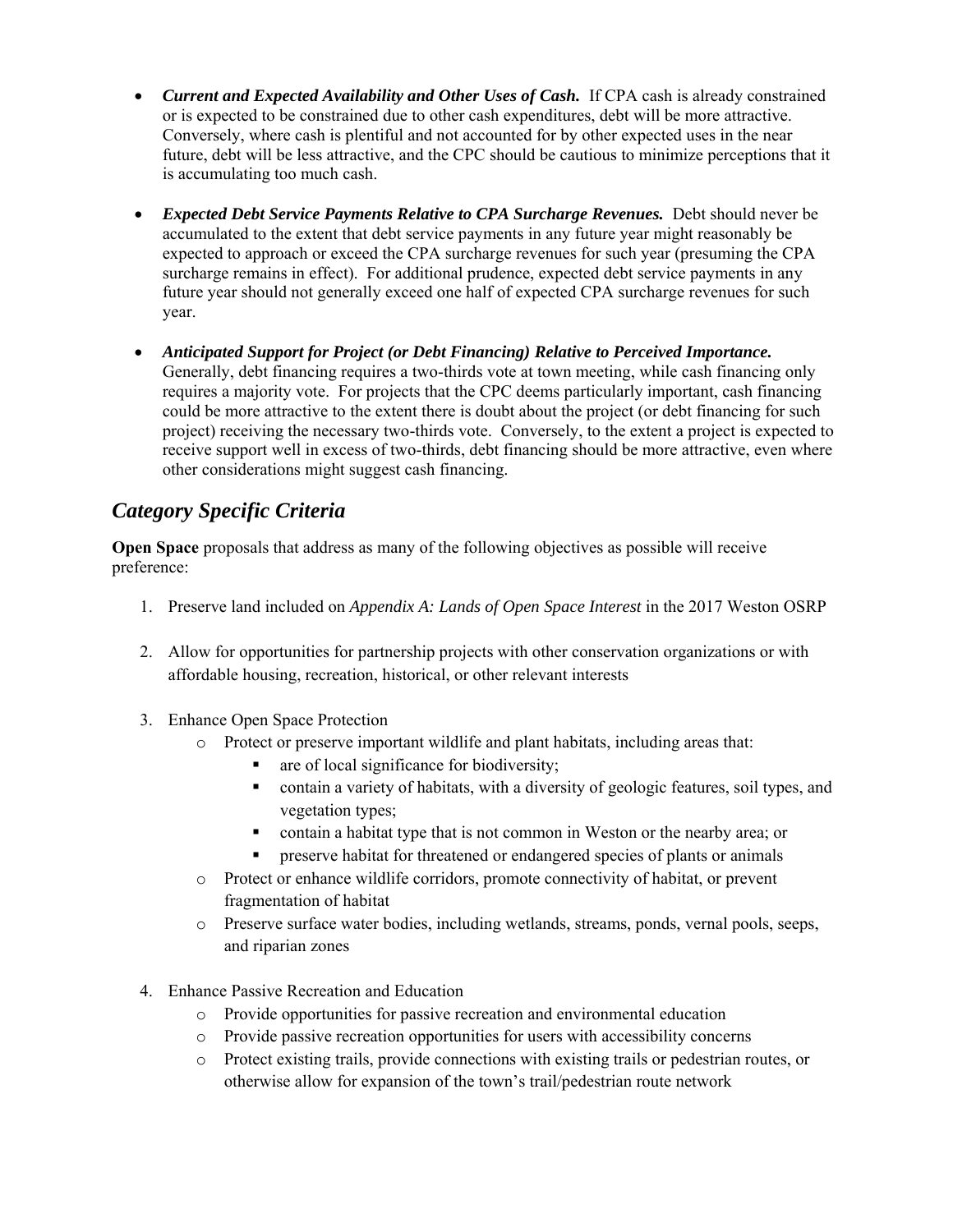- 5. Enhance Rural Character of Weston
	- o Preserve the semi-rural character of Weston
	- o Preserve scenic views or view corridors
	- o Protect land along scenic roads
	- o Allow for sustainable agricultural and forestry practices
	- o Protect important historical, geological, archeological or local landmark features

**Recreation** proposals that address as many of the following objectives as possible will receive preference:

- 1. Maintain, steward, restore, and/or create recreational spaces, including but not limited to:
	- o Acquisition, creation and/or development of new recreation spaces and facilities as necessary and appropriate to meet the changing needs of the Town's population
	- o Upgrades to existing and future recreation spaces and facilities as necessary and appropriate to enhance safety, accessibility, or ease of use
- 2. Promote the use of Recreational Facilities, including but not limited to
	- o Enhancing access to Recreation facilities for users with mobility, sight, hearing and other impairments
	- o Enhancing Recreational facilities in order to accommodate the needs of residents of all ages
- 3. Improve access to and connectivity among open spaces and Recreational facilities, including but not limited to:
	- o Development of safer pedestrian / bicycling routes and initiatives
	- o Improved off-road biking opportunities

**Historic** resource proposals that address as many of the following criteria as possible will receive preference:

- 1. Protect, preserve, enhance, restore and/or rehabilitate historic, cultural, architectural or archaeological resources of significance, especially those that are threatened.
- 2. Protect, preserve, enhance, restore and/or rehabilitate Town-owned properties, features or resources of historical significance.
- 3. Protect, preserve, enhance, restore and/or rehabilitate the historical function of a property or site.
- 4. Demonstrate the ability to provide permanent protection for maintaining the historic resource in order to be a public good.
- 5. Preference to resources that reside within a Weston Historic Area or Local District, on a State or National Historic Register, or eligible for placement on such registers, or on the Weston Historical Commission's Cultural Resource Inventory.
- 6. Demonstrate a public benefit, including such things as visibility from the street, or public access.